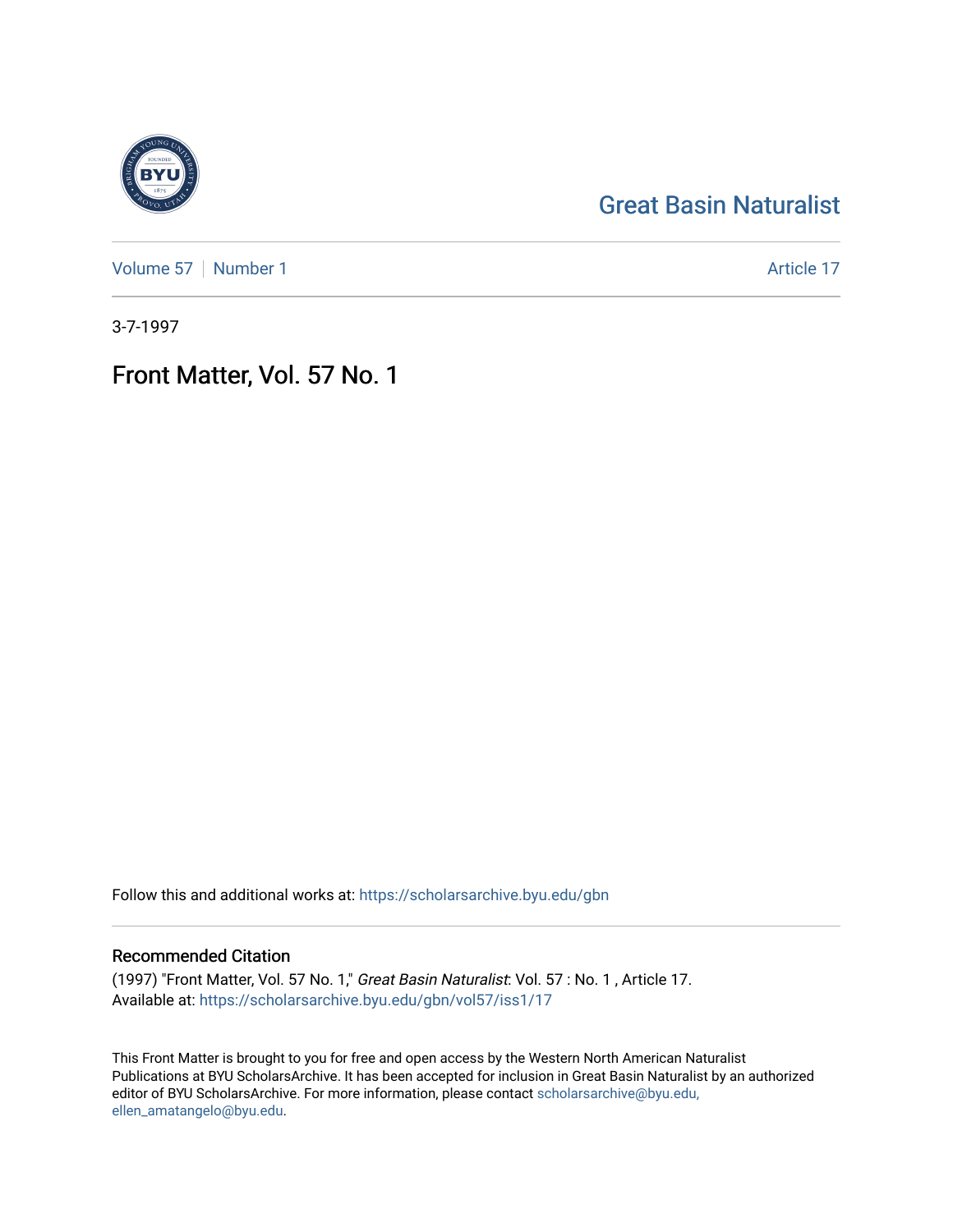# T H E GREAT BASIN NATURALIST

, c



VOLUME 57 Nº 1 - JANUARY 1997

BRIGHAM YOUNG UNIVERSITY